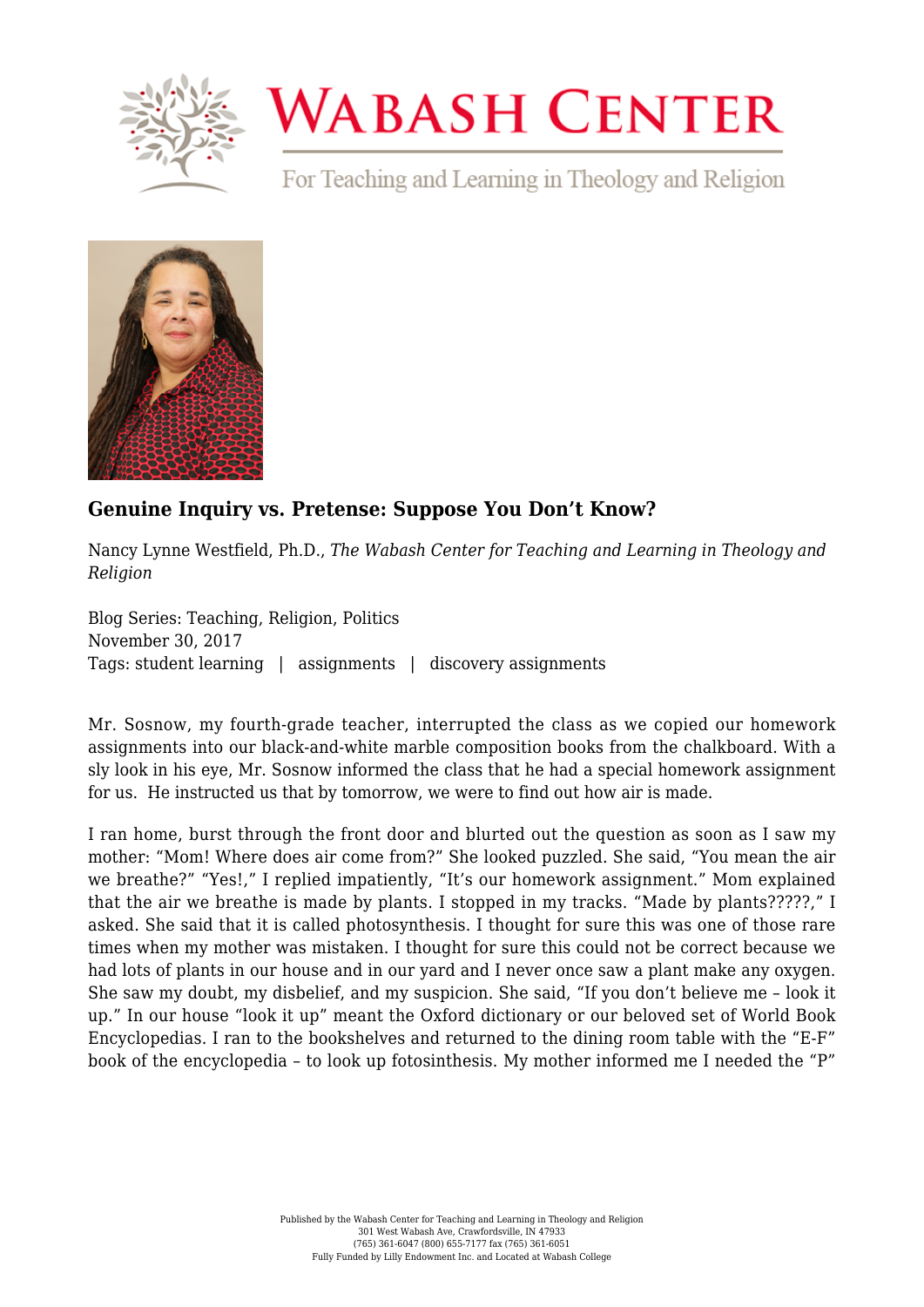book. I thought if I needed the "P," then surely she did not know what she was talking about. I would likely, I told myself, have to wait until my dad got home from work - he would know about oxygen since my mom was, clearly, uninformed. My mom sat at the table with me and helped me find photosynthesis in the "P" volume of the encyclopedia. I was amazed! Oxygen comes from plants – it was in the book! I wrote up the findings from my investigation. When my dad got home, I regaled him with my vast knowledge of the way green leaves take carbon dioxide, water, and sunlight and turn them into oxygen.

The next morning Mr. Sosnow created a panel of students to present their findings. Each child, in turn, offered his/her explanation of the production of oxygen. I heard several creative, and one outlandish, notions. I was the final student to speak. I explained photosynthesis and showed a concept map my mom helped me copy from the encyclopedia. At the end of the panel presentations, each student in the class cast a vote for the best explanation of the origin of oxygen. Photosynthesis and I won in a landslide.

The beauty of this fourth-grade learning exercise was that Mr. Sosnow knew his students did not know about photosynthesis. The aim of the assignment was discovery. So often in adult classrooms, teachers pose questions, create learning assignments, and craft assignments for grading which presuppose that our students possess certain kinds of knowledge. But what are adult students supposed to know? And if it is so clear, why do so many learners not know?

So much of the ecology of higher education communicates that learning is for adults who already know. My fear is that students spend more time pretending to know than they do in discovery, investigation, encounter, and wonder. Our adult students have learned to create strategies against being blamed, punished, embarrassed, and shamed for not knowing what they are supposed to already know. Their charade comes in many forms: asking shallow questions at the beginning of the class to get air time, belligerent silence during classroom discussions, physically hiding behind computers or, to my personal annoyance, talking over people to prove they know what they do not know. Students will also filibuster or attempt to derail the conversation for a conversation set by their own agenda to exhaust the time of the session. All of these behaviors are defensive tactics to survive classrooms where the supposedto-know knowledge is simply not known. The intense pressure to perform knowing often stifles inquiry.

What knowledge should teachers of adults be able to expect? I can honestly say I do not know. It is the same "I do not know" when asked what kinds of jobs adult learners will have in a society in such flux that current jobs are folding and new jobs are not yet conceived. Education cannot meet the needs of a world that is changing at breakneck speed. The enterprise of education does not know what it is supposed to know – just like our students.

I confess, when I think of what my students do not know, I am, more often than not, judging persons as remedial, mis-educated, and under-prepared. If I/we shed our arcane notions of stagnate cognitive standards which are already out-of-step with the world, focus upon the learner's curiosity, and aim at giving the needed tools for investigation, discovery, and inquiry,